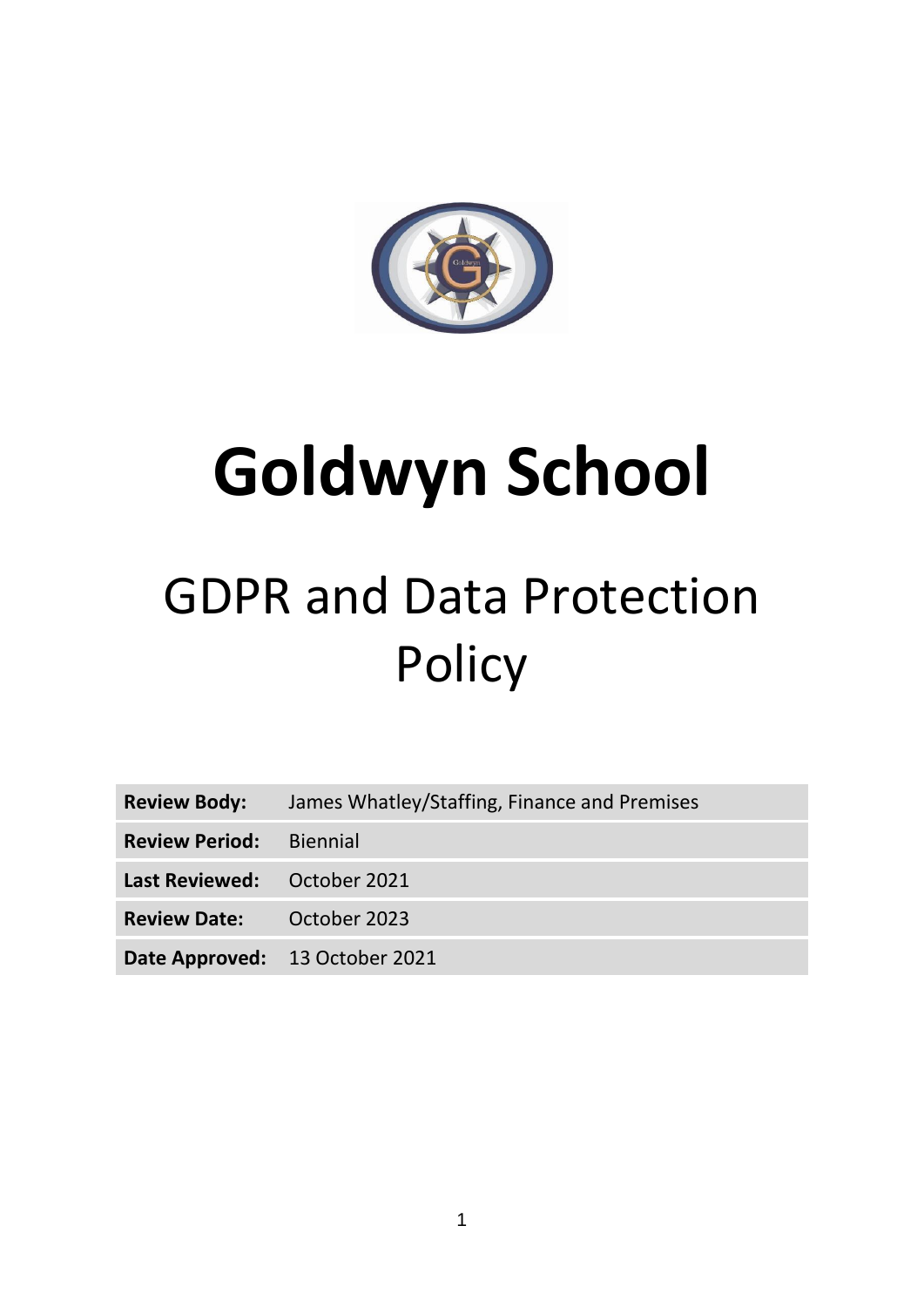United Kingdom General Data Protection Regulation (UK GDPR) and The Data Protection Act 2018 (DPA) is the law that protects personal privacy and upholds individual's rights. It applies to anyone who handles or has access to people's personal data.

This policy is intended to ensure that personal information is dealt with properly and securely and in accordance with the legislation. It will apply to personal information regardless of the way it is used, recorded and stored and whether it is held in paper files or electronically.

#### **Policy Objectives**

The school as the Data Controller will comply with its obligations under the UK GDPR and DPA. The school is committed to being concise, clear and transparent about how it obtains and uses personal information and will ensure data subjects are aware of their rights under the legislation.

All staff must have a general understanding of the law and understand how it may affect their decisions in order to make an informed judgement about how information is gathered, used and ultimately deleted. All staff must read, understand and comply with this policy.

The Information Commissioner as the Regulator can impose fines of up to 20 million Euros (approximately £17.5 million) for serious breaches of the UK GDPR, therefore it is imperative that the School and all staff comply with the legislation.

# **Scope of the Policy**

Personal data is any information that relates to an identified or identifiable living individual who can be identified directly or indirectly from the information<sup>1</sup>. The information includes factors specific to the physical, physiological, genetic, mental, economic, cultural or social identity of a living individual. This includes any expression of opinion about an individual and intentions towards an individual. Under the UK GDPR personal information also includes an identifier such as a name, an identification number, location data or an online identifier.

The School collects a large amount of personal data every year including: pupil records, staff records, names and addresses of those requesting prospectuses, examination marks, references, fee collection as well as the many different types of research data used by the School. In addition, it may be required by law to collect and use certain types of information to comply with statutory obligations of Local Authorities (LAs), government agencies and other bodies.

 $\overline{a}$ <sup>1</sup> GDPR Article 4 Definitions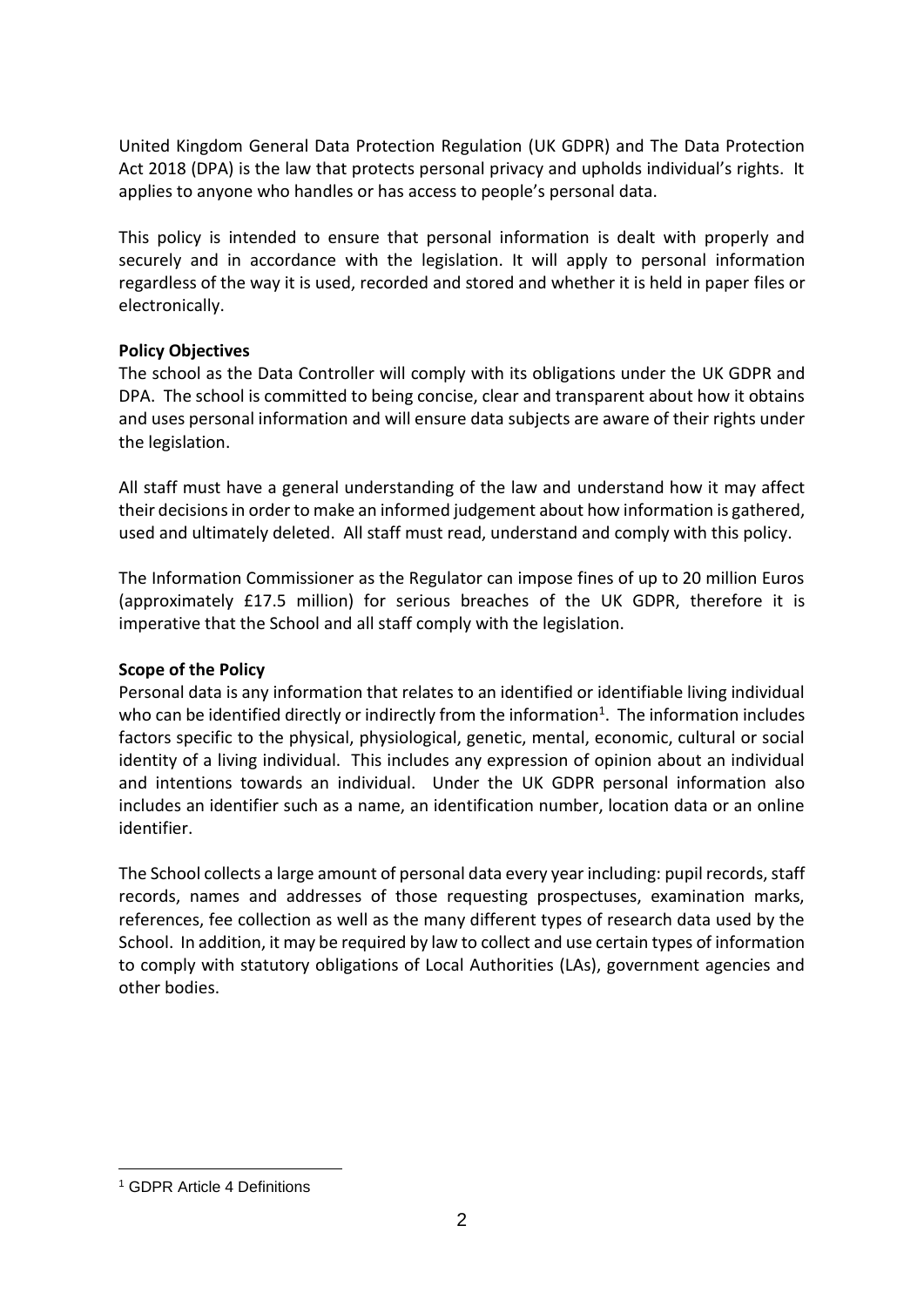# **The Principles**

The principles set out in the UK GDPR must be adhered to when processing personal data:

- 1. Personal data must be processed lawfully, fairly and in a transparent manner (**lawfulness, fairness and transparency**)
- 2. Personal data shall be collected for specified, explicit and legitimate purposes and not further processed in a manner that is incompatible with those purposes (**purpose limitation**)
- 3. Personal data shall be adequate, relevant and limited to what is necessary in relation to the purpose(s) for which they are processed (**data minimisation**)
- 4. Personal data shall be accurate and where necessary kept up to date and every reasonable step must be taken to ensure that personal data that are inaccurate are erased or rectified without delay (**accuracy**).
- 5. Personal data shall be kept in a form which permits identification of data subjects for no longer than is necessary for the purpose for which the personal data is processed (**storage limitation**)
- 6. Appropriate technical and organisational measures shall be taken to safeguard the rights and freedoms of the data subject and to ensure that personal information are processed in a manner that ensures appropriate security of the personal data and protects against unauthorised or unlawful processing of personal data and against accidental loss or destruction of, or damage to, personal data (**integrity and confidentiality**).

# **Transfer Limitation**

In addition, personal data shall not be transferred to an international organisation or a third country outside the UK unless that country or territory ensures an adequate level of protection for the rights and freedoms of data subjects in relation to the processing of personal data as determined by the Secretary of State or where the organisation receiving the data has provided adequate safeguards<sup>2</sup>.

This means that individuals' rights must be enforceable and effective legal remedies for individuals must be available following the transfer. It may also be possible to transfer data where the data subject has provided explicit consent or for other limited reasons. Staff should contact the DPO if they require further assistance with a proposed transfer of personal data outside of the EEA.

 $\overline{a}$ <sup>2</sup> These may be provided by a legally binding agreement between public authorities or bodies. standard data protection clauses provided by the ICO or certification under an approved mechanism.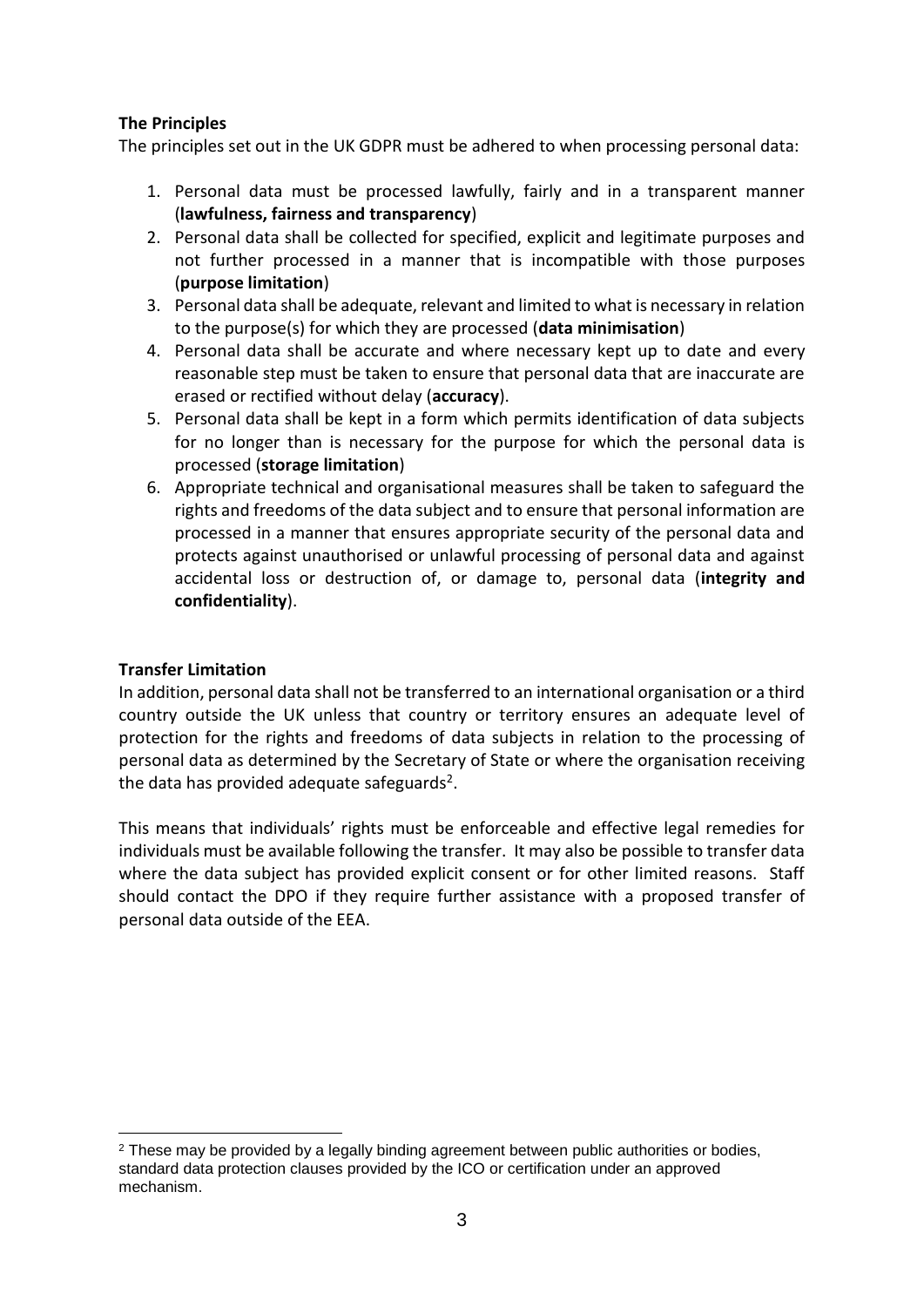#### **Lawful Basis for processing personal information**

Before any processing activity starts for the first time, and then regularly afterwards, the purpose(s) for the processing activity and the most appropriate lawful basis (or bases) for that processing must be selected:

- Processing is necessary for the performance of a task carried out in the public interest or in the exercise of official authority vested in the school
- Processing is necessary for the performance of a contract to which the data subject is party, or in order to take steps at the request of the data subject prior to entering into a contract
- Processing is necessary for compliance with a legal obligation to which the data controller is subject
- Processing is necessary in order to protect the vital interests of the data subject or of another natural person
- Processing is necessary for the purposes of the legitimate interests pursued by the data controller or by a third party<sup>3</sup>
- The data subject has given consent to the processing of his or her data for one or more specific purposes. Agreement must be indicated clearly either by a statement or positive action to the processing. Consent requires affirmative action so silence, pre-ticked boxes or inactivity are unlikely to be sufficient. If consent is given in a document which deals with other matters, the consent must be kept separate from those other matters

Data subjects must be easily able to withdraw consent to processing at any time and withdrawal must be promptly honoured. Consent may need to be reviewed if personal data is intended to be processed for a different and incompatible purpose which was not disclosed when the data subject first gave consent.

The decision as to which lawful basis applies must be documented, to demonstrate compliance with the data protection principles and include information about both the purposes of the processing and the lawful basis for it in the school's relevant privacy notice(s).

When determining whether legitimate interests are the most appropriate basis for lawful processing (only where appropriate outside the school's public tasks) a legitimate interests assessment must be carried out and recorded. Where a significant privacy impact is identified, a data protection impact assessment (DPIA) may also need to be conducted. **Sensitive Personal Information**

 $\overline{a}$ 

<sup>&</sup>lt;sup>3</sup> The GDPR states that legitimate interests do not apply to processing carried out by public authorities in the performance of their tasks, Article 6 However, the ICO indicates that where there are other legitimate purposes outside the scope of the tasks as a public authority, legitimate interests may be considered where appropriate (particularly relevant for public authorities with commercial interests).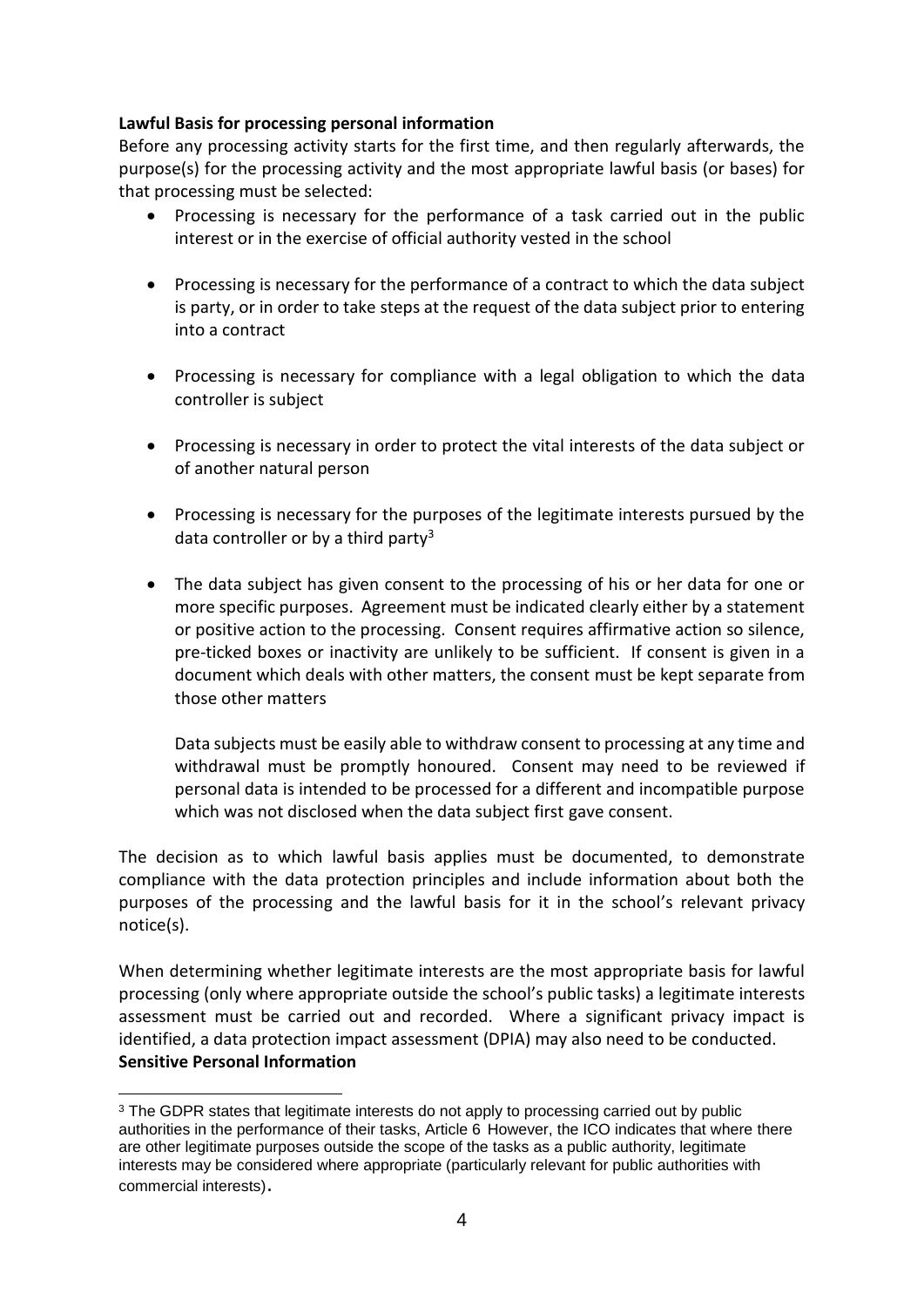Processing of sensitive personal information (known as 'special categories of personal data') is prohibited<sup>4</sup> unless a lawful special condition for processing is identified.

Sensitive personal information is data which reveals racial or ethnic origin, political opinions, religious or philosophical beliefs, trade union membership, sex life or orientation or is genetic or biometric data which uniquely identifies a natural person.

Sensitive personal information will only be processed if:

- There is a lawful basis for doing so as identified on previous page
- One of the special conditions for processing sensitive personal information applies:
	- (a) the individual ('data subject') has given explicit consent (which has been clearly explained in a Privacy Notice)
	- (b) the processing is necessary for the purposes of exercising the employment law rights or obligations of the school or the data subject
	- (c) the processing is necessary to protect the data subject's vital interests, and the data subject is physically incapable of giving consent
	- (d) the processing is carried out in the course of its legitimate activities with appropriate safeguards by a foundation, association or any other not-forprofit body with a political, philosophical, religious or trade-union aim
	- (e) the processing relates to personal data which are manifestly made public by the data subject
	- (f) the processing is necessary for the establishment, exercise or defence of legal claims
	- (g) the processing is necessary for reasons of substantial public interest
	- (h) the processing is necessary for purposes of preventative or occupational medicine, for the assessment of the working capacity of the employee, the provision of social care and the management of social care systems or services
	- (i) the processing is necessary for reasons of public interest in the area of public health.

The school's privacy notice(s) set out the types of sensitive personal information that it processes, what it is used for, the lawful basis for the processing and the special condition that applies.

Sensitive personal information will not be processed until an assessment has been made of the proposed processing as to whether it complies with the criteria above and the individual has been informed (by way of a privacy notice or consent) of the nature of the processing, the purposes for which it is being carried out and the legal basis for it.

Unless the School can rely on another legal basis of processing, explicit consent is usually required for processing sensitive personal data. Evidence of consent will need to be captured and recorded so that the school can demonstrate compliance with the UK GDPR. **Automated Decision Making**

 $\overline{a}$ <sup>4</sup> GDPR, Article 9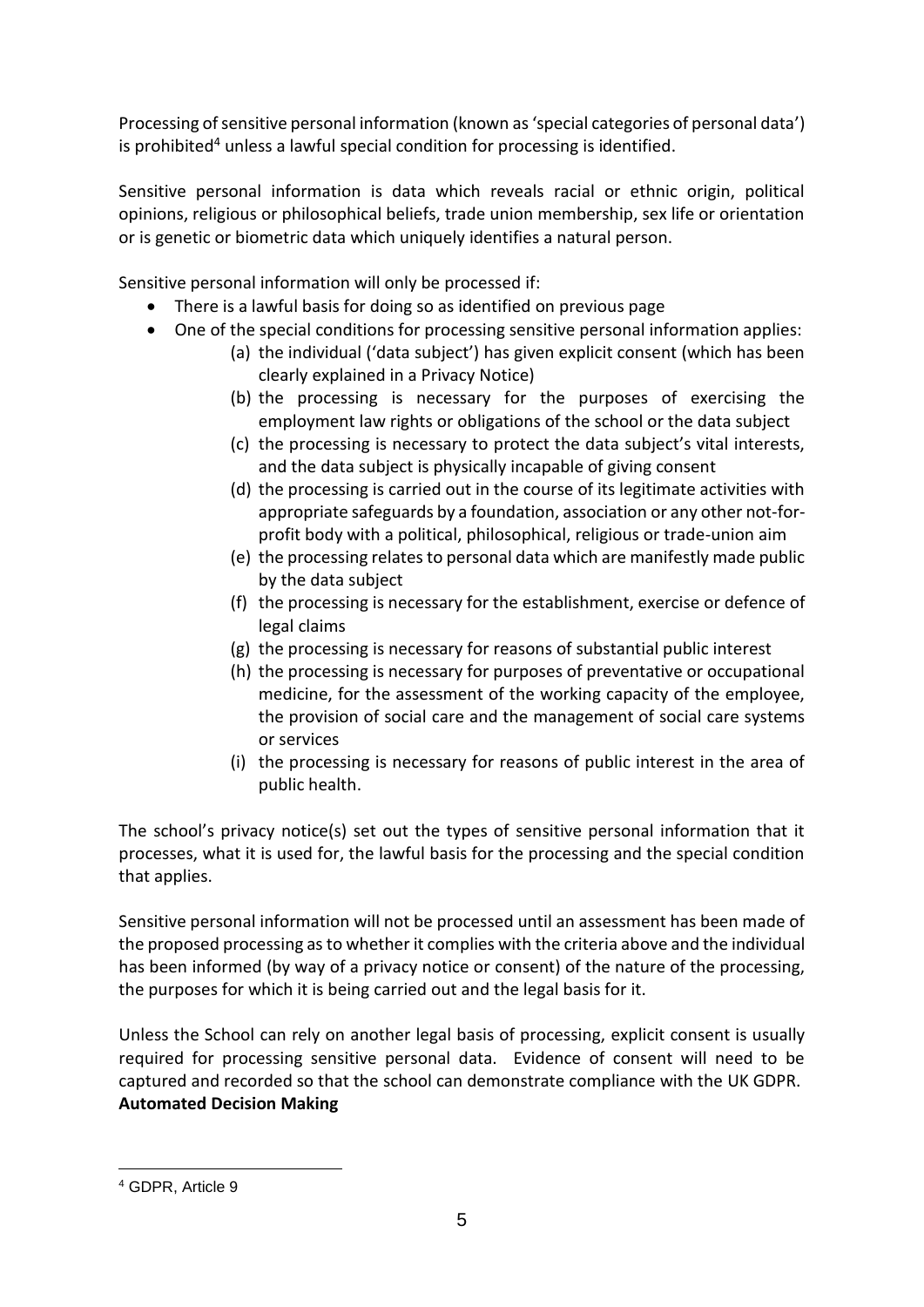Where the school carries out automated decision making (including profiling) it must meet all the principles and have a lawful basis for the processing. Explicit consent will usually be required for automated decision making (unless it is authorised by law or it is necessary for the performance of or entering into a contract).

Additional safeguards and restrictions apply in the case of solely automated decisionmaking, including profiling. The School must as soon as reasonably possible notify the data subject in writing that a decision has been taken based on solely automated processing and that the data subject may request the school to reconsider or take a new decision. If such a request is received staff must contact the DPO as the school must reply within 21 days.

# **Data Protection Impact Assessments (DPIA)**

All data controllers are required to implement 'Privacy by Design' when processing personal data.

This means the School's processes must embed privacy considerations and incorporate appropriate technical and organisational measures (like pseudonymisation) in an effective manner to ensure compliance with data privacy principles.

Where processing is likely to result in high risk to an individual's data protection rights (for example where a new technology is being implemented) a DPIA must be carried out to assess:

- whether the processing is necessary and proportionate in relation to its purpose
- the risks to individuals
- what measures can be put in place to address those risks and protect personal information.

Staff should adhere to the Data Protection Toolkit for Schools from the DfE with reference to the DPIA template.

When carrying out a DPIA, staff should seek the advice of the DPO for support and guidance and once complete, refer the finalised document to the DPO for sign off.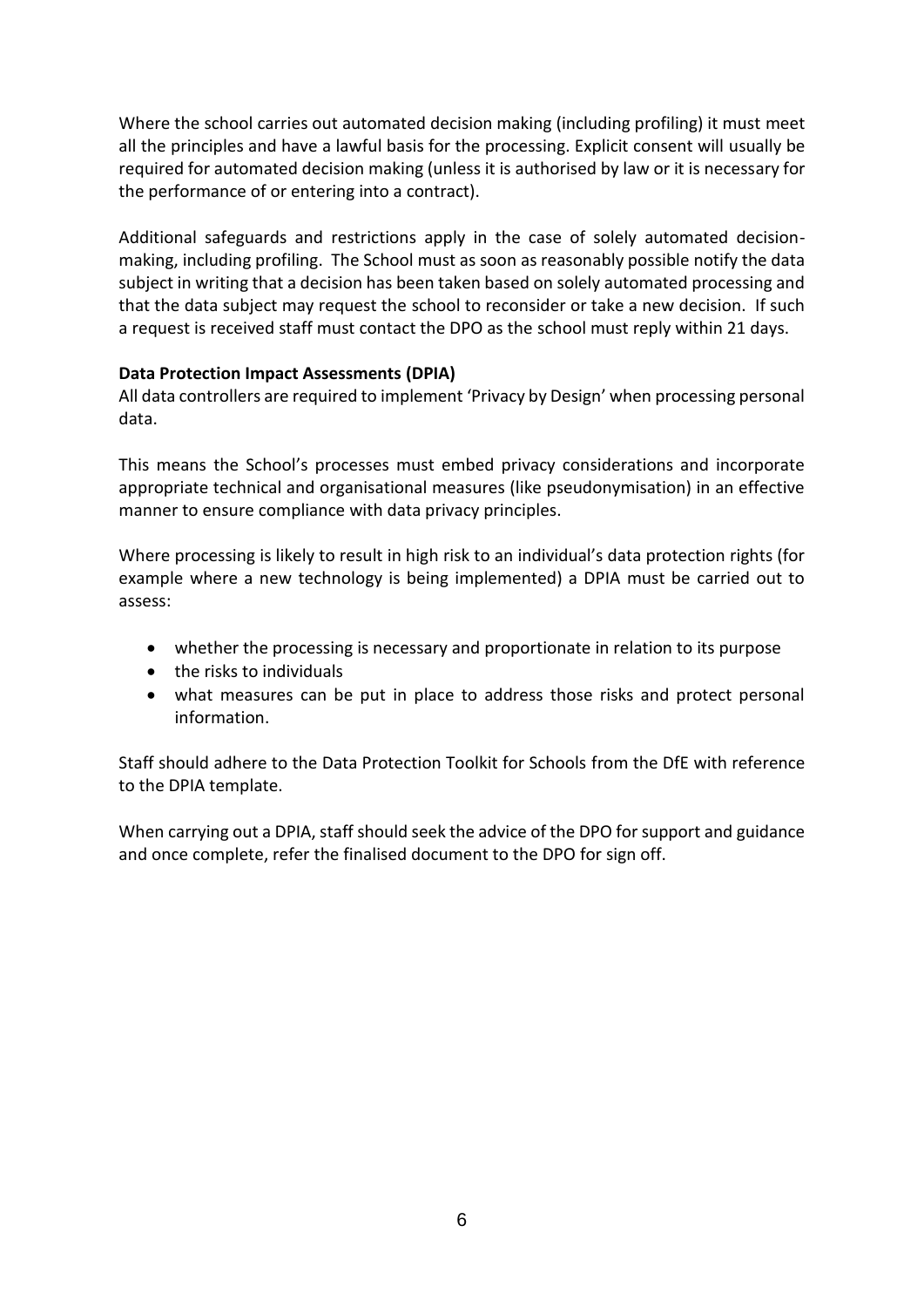# **Documentation and records**

Written records of processing activities must be kept and recorded including:

- the name(s) and details of individuals or roles that carry out the processing
- the purposes of the processing
- a description of the categories of individuals and categories of personal data
- categories of recipients of personal data
- details of transfers to International organisations or third countries, including documentation of the transfer mechanism safeguards in place
- retention schedules
- a description of technical and organisational security measures.

As part of the School's record of processing activities the DPO will document, or link to documentation on:

- Privacy notices
- records of consent
- controller-processor contracts
- the location of personal information;
- DPIAs and
- Records of data breaches.

Records of processing of sensitive information are kept on:

- The relevant purposes for which the processing takes place, including why it is necessary for that purpose
- The lawful basis for our processing and
- Whether the personal information is retained or erased in accordance with the Retention Schedule and, if not, the reasons for not following the policy.

The School should conduct regular reviews of the personal information it processes and update its documentation accordingly. This may include:

- Carrying out information audits to find out what personal information is held
- Talking to staff about their processing activities
- Reviewing policies, procedures, contracts and agreements to address retention, security and data sharing.

# **Privacy Notice**

The school will issue privacy notices as required, informing data subjects (or their parents, depending on age of the pupil, if about pupil information) about the personal information that it collects and holds relating to individual data subjects, how individuals can expect their personal information to be used and for what purposes.

When information is collected directly from data subjects, including for HR or employment purposes, the data subject shall be given all the information required by the UK GDPR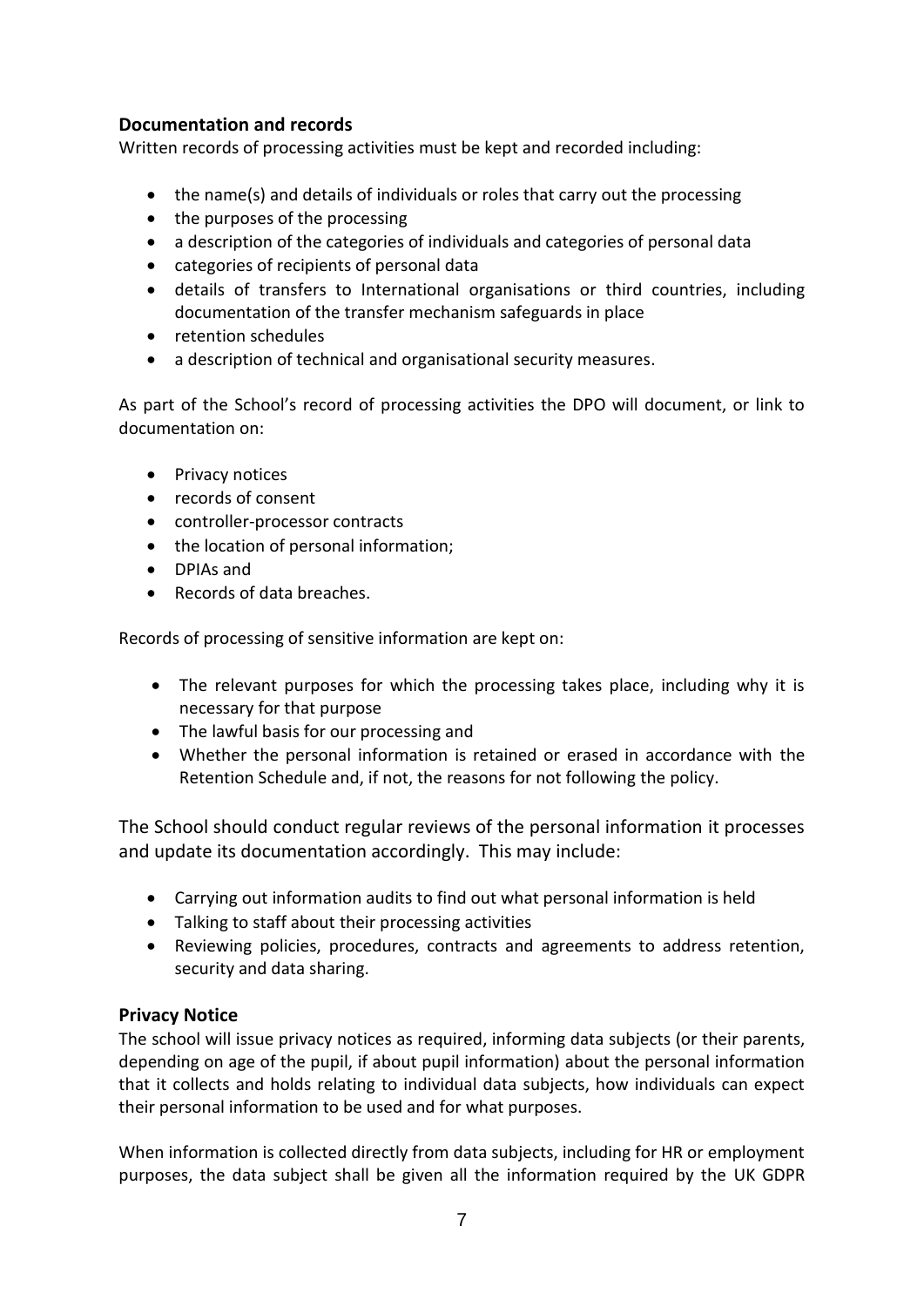including the identity of the DPO, how and why the School will use, process, disclose, protect and retain that personal data through a privacy notice (which must be presented when the data subject first provides the data).

When information is collected indirectly (for example from a third party or publicly available source) the data subject must be provided with all the information required by the UK GDPR as soon as possible after collecting or receiving the data. The school must also check that the data was collected by the third party in accordance with the UK GDPR and on a basis which is consistent with the proposed processing of the personal data.

The School will take appropriate measures to provide information in privacy notices in a concise, transparent, intelligible and easily accessible form, using clear and plain language.

The School will issue a minimum of two privacy notices, one for pupil information, and one for workforce information, and these will be reviewed in line with any statutory or contractual changes. Follow this link to the UK GDPR page on KELSI where you will find the model privacy notice(s) for schools to use: [http://www.kelsi.org.uk/school](http://www.kelsi.org.uk/school-management/data-and-reporting/access-to-information/the-general-data-protection-regulation-gdpr)[management/data-and-reporting/access-to-information/the-general-data-protection](http://www.kelsi.org.uk/school-management/data-and-reporting/access-to-information/the-general-data-protection-regulation-gdpr)[regulation-UK GDPR](http://www.kelsi.org.uk/school-management/data-and-reporting/access-to-information/the-general-data-protection-regulation-gdpr)

#### **Purpose Limitation**

Personal data must be collected only for specified, explicit and legitimate purposes. It must not be further processed in any manner incompatible with those purposes.

Personal data must not be used for new, different or incompatible purposes from that disclosed when it was first obtained unless the data subject has been informed of the new purposes and they have consented where necessary.

#### **Data minimisation**

Personal data must be adequate, relevant and limited to what is necessary in relation to the purposes for which it is processed.

Staff may only process data when their role requires it. Staff must not process personal data for any reason unrelated to their role.

The School maintains a Retention Schedule to ensure personal data is deleted after a reasonable time for the purpose for which it was being held, unless a law requires such data to be kept for a minimum time. Staff must take all reasonable steps to destroy or delete all personal data that is held in its systems when it is no longer required in accordance with the Schedule. This includes requiring third parties to delete such data where applicable.

Staff must ensure that data subjects are informed of the period for which data is stored and how that period is determined in any applicable Privacy Notice.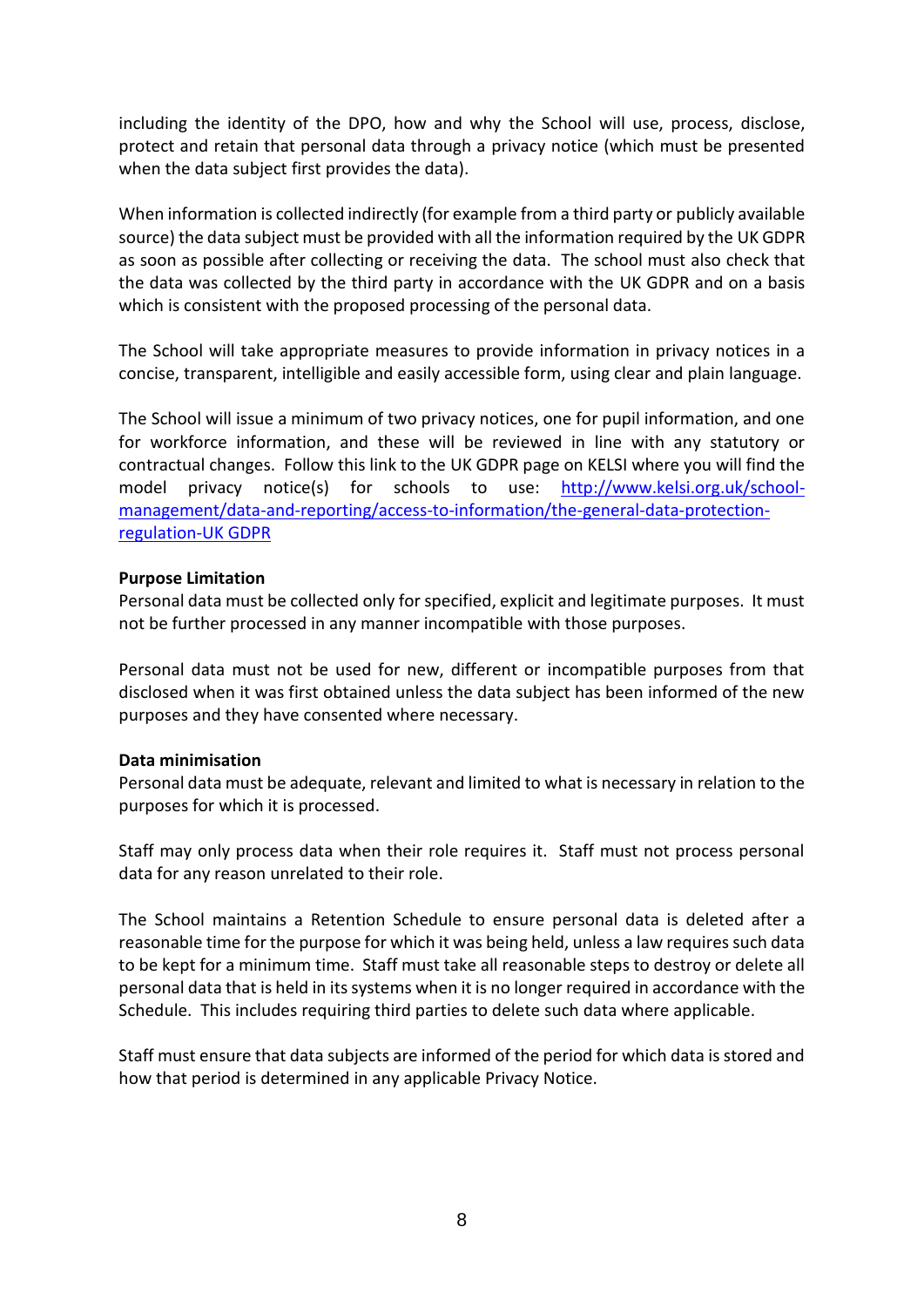# **Individual Rights**

Staff as well as any other 'data subjects' have the following rights in relation to their personal information:

- To be informed about how, why and on what basis that information is processed *(see the relevant privacy notice)*
- To obtain confirmation that personal information is being processed and to obtain access to it and certain other information, by making a subject access request *(see the relevant privacy notice)*
- To have data corrected if it is inaccurate or incomplete
- To have data erased if it is no longer necessary for the purpose for which it was originally collected/processed, or if there are no overriding legitimate grounds for the processing ('the right to be forgotten')
- To restrict the processing of personal information where the accuracy of the information is contested, or the processing is unlawful (but you do not want the data to be erased) or where the school no longer need the personal information, but you require the data to establish, exercise or defend a legal claim
- To restrict the processing of personal information temporarily where you do not think it is accurate (and the school are verifying whether it is accurate), or where you have objected to the processing (and the school are considering whether the school's legitimate grounds override your interests)
- In limited circumstances to receive or ask for their personal data to be transferred to a third party in a structured, commonly used and machine-readable format
- To withdraw consent to processing at any time (if applicable)
- To request a copy of an agreement under which personal data processed in the EU by a data controller based in the UK is transferred internationally.
- To object to decisions based solely on automated processing, including profiling
- To be notified of a data breach which is likely to result in high risk to their rights and obligations
- To make a complaint to the ICO or a Court.

# **Individual Responsibilities**

During their employment, staff may have access to the personal information of other members of staff, suppliers, clients or the public. The school expects staff to help meet its data protection obligations to those individuals.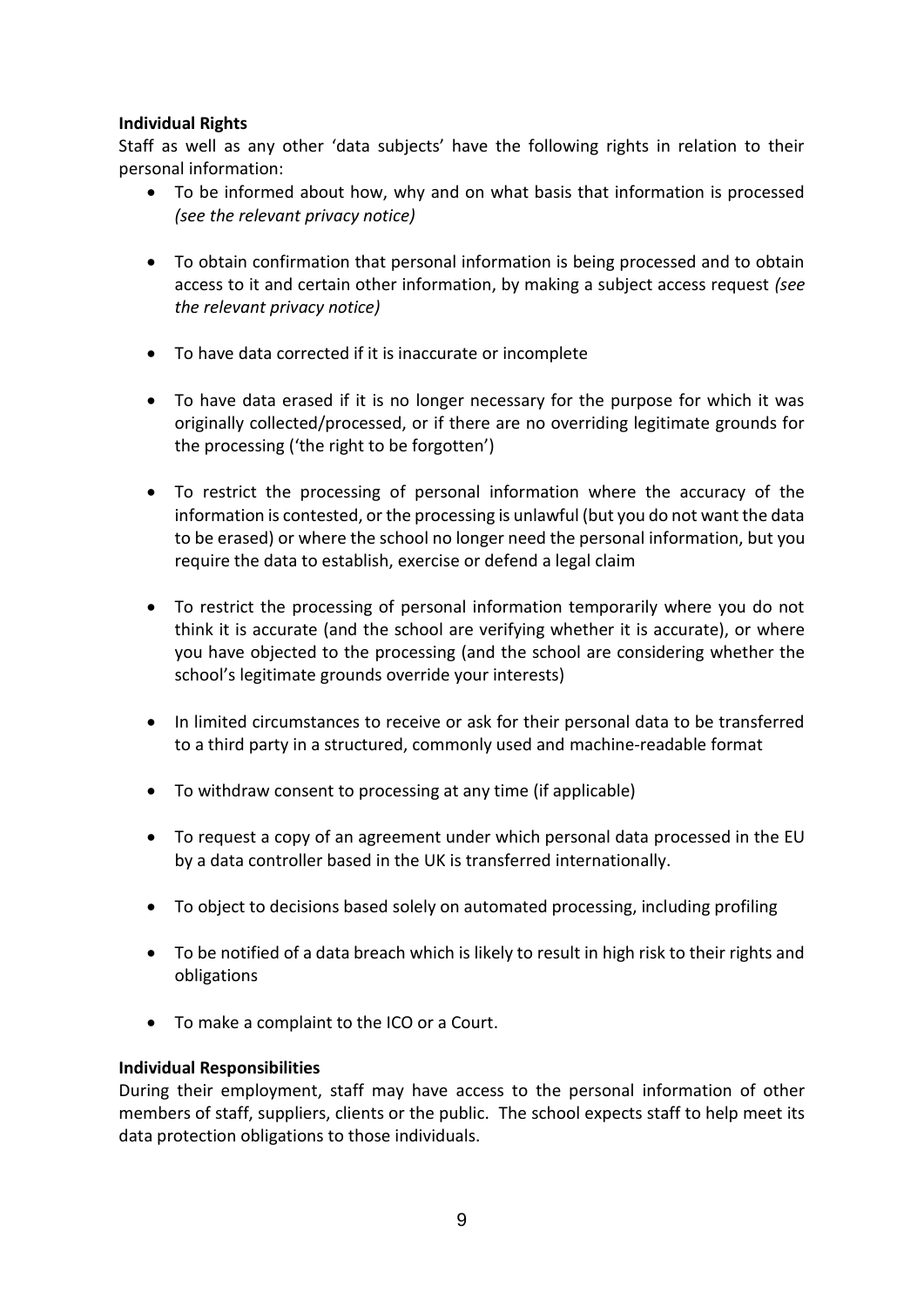If you have access to personal information, you must:

- only access the personal information that you have authority to access and only for authorised purposes
- only allow other staff to access personal information if they have appropriate authorisation
- only allow individuals who are not school staff to access personal information if you have specific authority to do so
- keep personal information secure (e.g. by complying with rules on access to premises, computer access, password protection and secure file storage and destruction in accordance with the school's policies).
- not remove personal information, or devices containing personal information (or which can be used to access it) from the school's premises unless appropriate security measures are in place (such as pseudonymisation, encryption or password protection) to secure the information and the device
- not store personal information on local drives or on personal devices that are used for work purposes.

# **Information Security**

The school will use appropriate technical and organisational measures to keep personal information secure, to protect against unauthorised or unlawful processing and against accidental loss, destruction or damage.

All staff are responsible for keeping information secure in accordance with the legislation and must follow their school's acceptable usage policy.

The school will develop, implement and maintain safeguards appropriate to its size, scope and business, its available resources, the amount of personal data that it owns or maintains on behalf of others and identified risks (including use of encryption and pseudonymisation where applicable). It will regularly evaluate and test the effectiveness of those safeguards to ensure security of processing.

Staff must guard against unlawful or unauthorised processing of personal data and against the accidental loss of, or damage to, personal data. Staff must exercise particular care in protecting sensitive personal data from loss and unauthorised access, use or disclosure.

Staff must follow all procedures and technologies put in place to maintain the security of all personal data from the point of collection to the point of destruction. Staff may only transfer personal data to third-party service providers who agree in writing to comply with the required policies and procedures and who agree to put adequate measures in place, as requested.

Staff must maintain data security by protecting the **confidentiality, integrity and availability** of the personal data, defined as follows:

**Confidentiality** means that only people who have a need to know and are authorised to use the personal data can access it.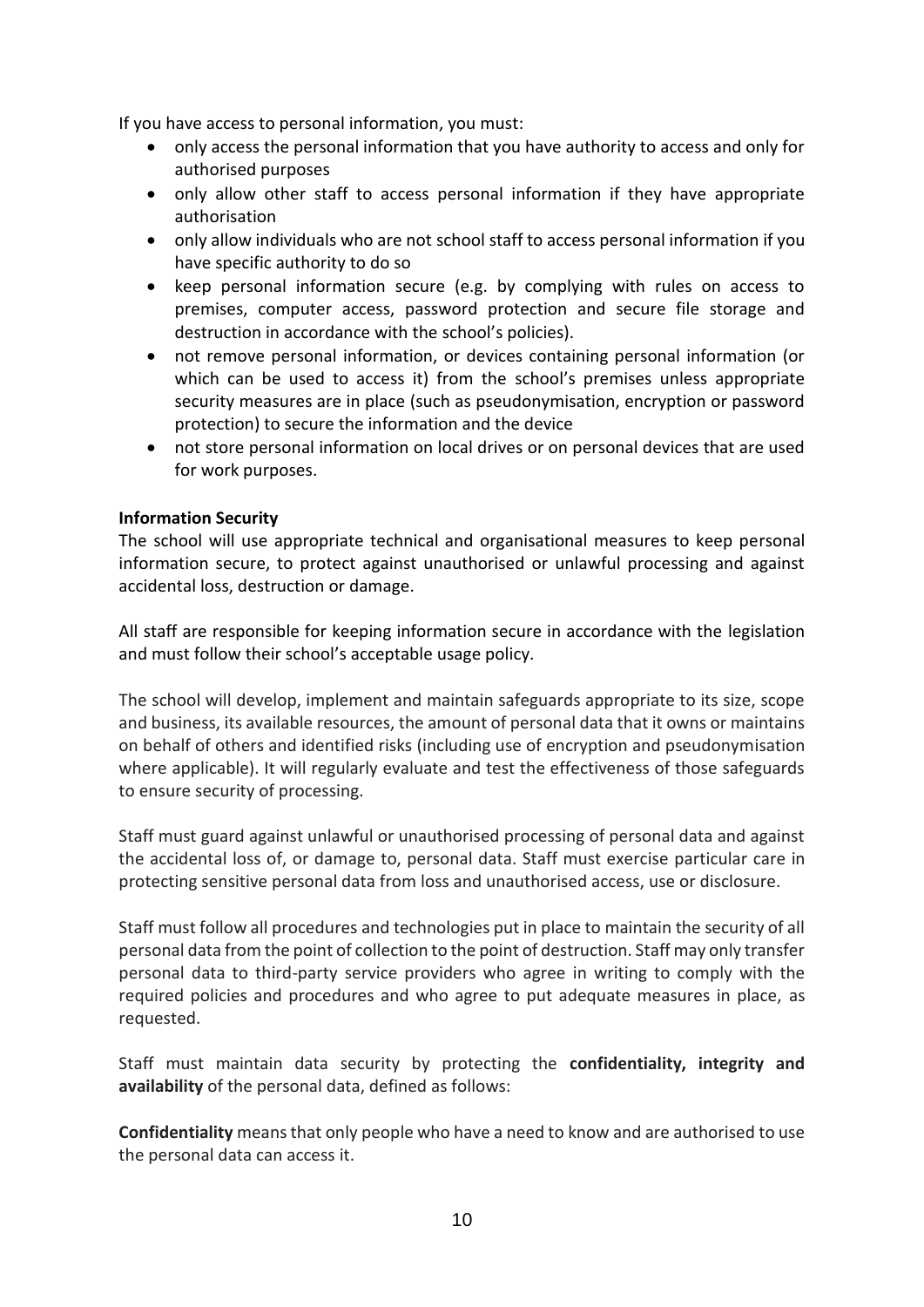**Integrity** means that personal data is accurate and suitable for the purpose for which it is processed.

**Availability** means that authorised users can access the personal data when they need it for authorised purposes.

Staff must comply with and not attempt to circumvent the administrative, physical and technical safeguards the school has implemented and maintains in accordance with the UK GDPR and DPA.

Where the school uses external organisations to process personal information on its behalf, additional security arrangements need to be implemented in contracts with those organisations to safeguard the security of personal information. Contracts with external organisations must provide that:

- the organisation may only act on the written instructions of the school
- those processing data are subject to the duty of confidence
- appropriate measures are taken to ensure the security of processing
- sub-contractors are only engaged with the prior consent of the school and under a written contract
- the organisation will assist the school in providing subject access and allowing individuals to exercise their rights in relation to data protection
- the organisation will delete or return all personal information to the school as requested at the end of the contract
- the organisation will submit to audits and inspections, provide the school with whatever information it needs to ensure that they are both meeting their data protection obligations, and tell the school immediately if it does something infringing data protection law.

Before any new agreement involving the processing of personal information by an external organisation is entered into, or an existing agreement is altered, the relevant staff must seek approval from the DPO.

# **Storage and retention of personal information**

Personal data will be kept securely in accordance with the school's data protection obligations.

Personal data should not be retained for any longer than necessary. The length of time data should be retained will depend upon the circumstances, including the reasons why personal data was obtained. Staff should adhere to the KCC Information Management Toolkit for Schools on KELSI with reference to the Record Retention Schedule, available at the following link:

http://www.kelsi.org.uk/ data/assets/word doc/0012/60213/InformationManagement [ToolkitforSchoolsv4-2.docx](http://www.kelsi.org.uk/__data/assets/word_doc/0012/60213/InformationManagementToolkitforSchoolsv4-2.docx)

Personal information that is no longer required will be deleted in accordance with the Schools Record Retention Schedule.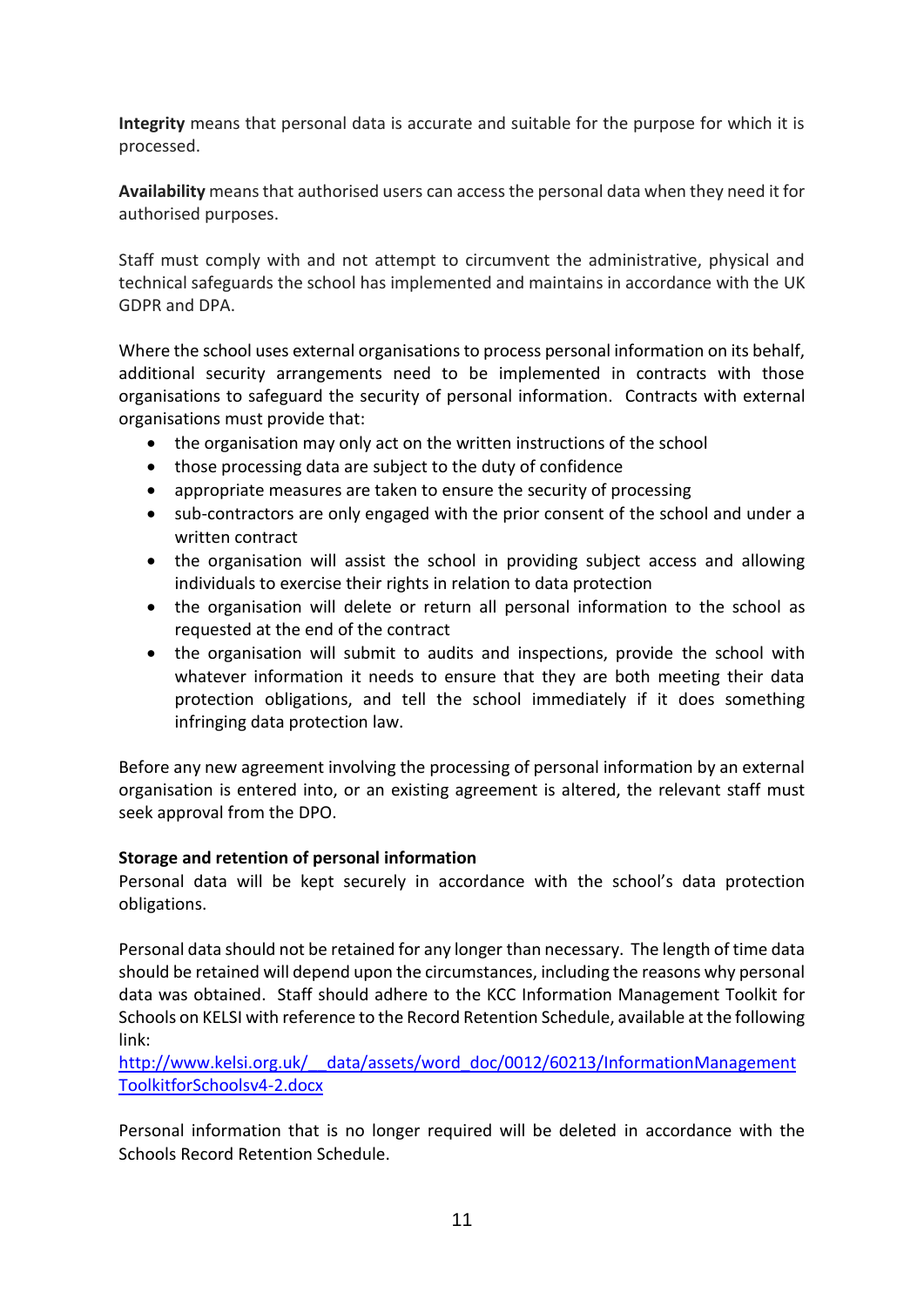# **Data breaches**

A data breach may take many different forms:

- Loss or theft of data or equipment on which personal information is stored
- Unauthorised access to or use of personal information either by a member of staff or third party
- Loss of data resulting from an equipment or systems (including hardware or software) failure
- Human error, such as accidental deletion or alteration of data
- Unforeseen circumstances, such as a fire or flood
- Deliberate attacks on IT systems, such as hacking, viruses or phishing scams
- Blagging offences where information is obtained by deceiving the organisation which holds it

The school must report a data breach to the Information Commissioner's Office (ICO) without undue delay and where possible within 72 hours, if the breach is likely to result in a risk to the rights and freedoms of individuals. The school must also notify the affected individuals if the breach is likely to result in a high risk to their rights and freedoms.

Staff should ensure they inform their line manager/DPO/Head teacher immediately that a data breach is discovered and make all reasonable efforts to recover the information, following the school's agreed breach reporting process.

#### **Training**

The school will ensure that staff are adequately trained regarding their data protection responsibilities.

# **Consequences of a failure to comply**

The school takes compliance with this policy very seriously. Failure to comply puts data subjects whose personal information is being processed at risk and carries the risk of significant civil and criminal sanctions for the individual and the school and may in some circumstances amount to a criminal offence by the individual.

Any failure to comply with any part of this policy may lead to disciplinary action under the school's procedures and this action may result in dismissal for gross misconduct. If a nonemployee breaches this policy, they may have their contract terminated with immediate effect.

If you have any questions or concerns about this policy, you should contact your line manager or the school's DPO.

# **Review of Policy**

This policy will be updated as necessary to reflect best practice or amendments made to the UK GDPR or DPA.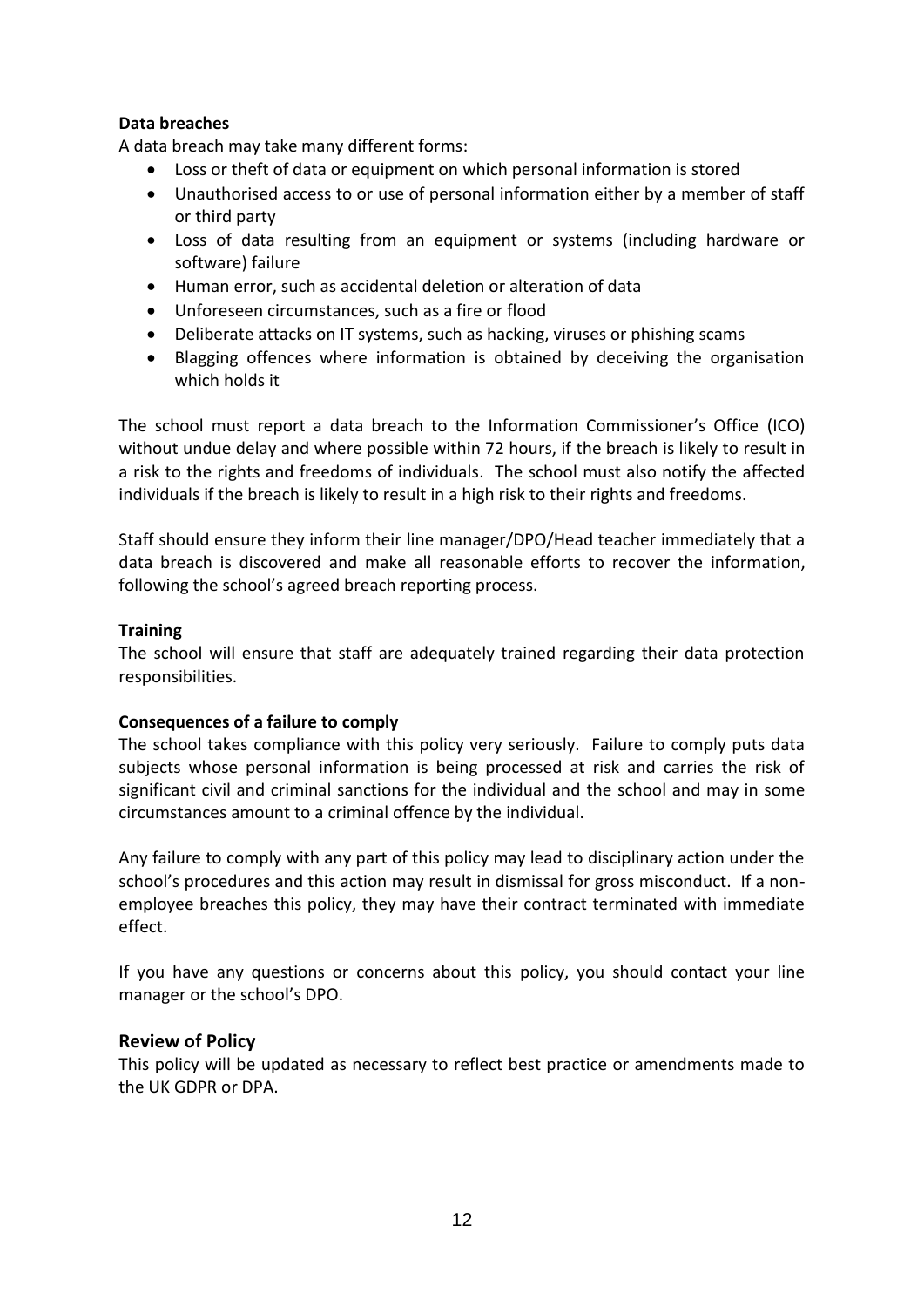# **The Supervisory Authority in the UK**

Please follow this link to the ICO's website ([https://ico.org.uk/\)](https://ico.org.uk/) which provides detailed guidance on a range of topics including individuals' rights, data breaches, dealing with subject access requests, how to handle requests from third parties for personal data etc.

#### **Glossary**

**Automated Decision-Making (ADM):** when a decision is made which is based solely on automated processing (including profiling) which produces legal effects or significantly affects an individual. The UK GDPR prohibits automated decision-making (unless certain conditions are met) but not automated processing.

**Automated Processing:** any form of automated processing of personal data consisting of the use of personal data to evaluate certain personal aspects relating to an individual, in particular to analyse or predict aspects concerning that individual's performance at work, economic situation, health, personal preferences, interests, reliability, behaviour, location or movements. profiling is an example of automated processing.

**Consent:** agreement which must be freely given, specific, informed and be an unambiguous indication of the data subject's wishes by which they, by a statement or by a clear positive action, which signifies agreement to the processing of personal data relating to them.

**Data Controller** means the natural or legal person, public authority, agency or other body which, alone or jointly with others, determines the purposes and means of the processing of personal data. It is responsible for establishing practices and policies in line with the UK GDPR. The school is the Data Controller of all personal data relating to its pupils, parents and staff.

**Data Subject:** a living, identified or identifiable individual about whom we hold personal data. Data Subjects may be nationals or residents of any country and may have legal rights regarding their personal data.

**Data Privacy Impact Assessment (DPIA):** tools and assessments used to identify and reduce risks of a data processing activity. DPIA can be carried out as part of Privacy by Design and should be conducted for all major systems or business change programs involving the processing of personal data.

**Data Protection Officer (DPO):** the person required to be appointed in public authorities under the UK GDPR.

**EEA:** the 28 countries in the EU, and Iceland, Liechtenstein and Norway.

**Explicit Consent:** consent which requires a very clear and specific statement (not just action).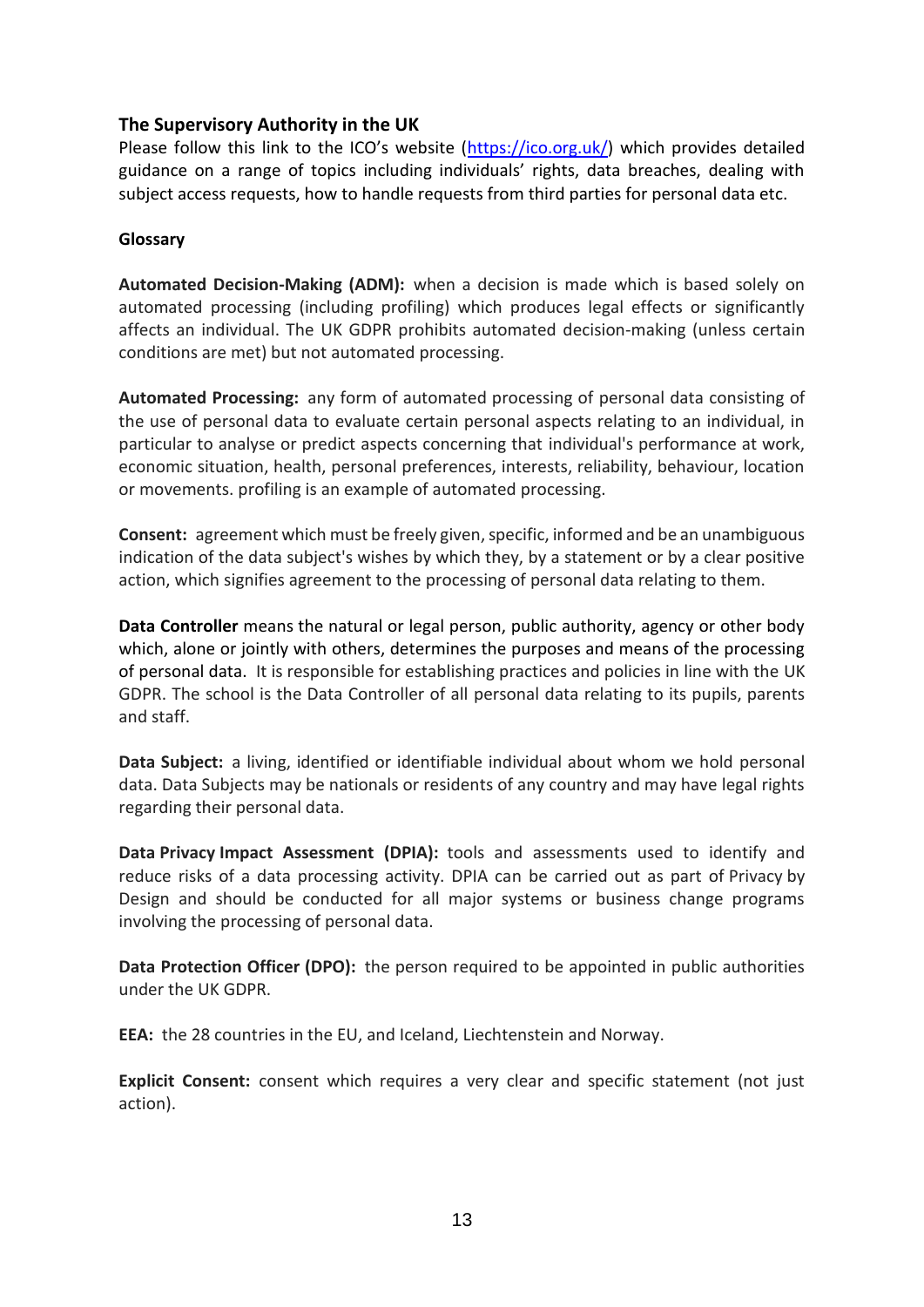**General Data Protection Regulation (UK GDPR):** General Data Protection Regulation (*(EU) 2016/679*). Personal data processed in the EU by a data controller based in the UK is subject to the legal safeguards specified in the UK GDPR.

**Personal data** is any information relating to an identified or identifiable natural person (data subject) who can be identified, directly or indirectly by reference to an identifier such as a name, identification number, location data, an online identifier or to one or more factors specific to the physical, physiological, genetic, mental, economic, cultural or social identity of that natural person. Personal data includes sensitive personal data and pseudonymised personal data but excludes anonymous data or data that has had the identity of an individual permanently removed. Personal data can be factual (for example, a name, email address, location or date of birth) or an opinion about that person's actions or behaviour.

**Personal data breach** means a breach of security leading to the accidental or unlawful destruction, loss, alteration, unauthorised disclosure of, or access to, personal data transmitted, stored or otherwise processed.

**Privacy by Design:** implementing appropriate technical and organisational measures in an effective manner to ensure compliance with the UK GDPR.

**Privacy Notices:** separate notices setting out information that may be provided to Data Subjects when the school collects information about them. These notices may take the form of general privacy statements applicable to a specific group of individuals (for example, school workforce privacy policy) or they may be stand-alone privacy statements covering processing related to a specific purpose.

**Processing** means anything done with personal data, such as collection, recording, structuring, storage, adaptation or alteration, retrieval, use, disclosure, dissemination or otherwise making available, restriction, erasure or destruction.

**Processor** means a natural or legal person, public authority, agency or other body which processes personal data on behalf of the data controller.

**Pseudonymisation or Pseudonymised:** replacing information that directly or indirectly identifies an individual with one or more artificial identifiers or pseudonyms so that the person, to whom the data relates, cannot be identified without the use of additional information which is meant to be kept separately and secure.

**Sensitive Personal Data:** information revealing racial or ethnic origin, political opinions, religious or similar beliefs, trade union membership, physical or mental health conditions, sexual life, sexual orientation, biometric or genetic data, and Personal data relating to criminal offences and convictions.

#### **United Kingdom General Data Protection Regulation ('UK GDPR'):**

Regulation EU 2016/679 https://op.europa.eu/en/publication-detail/- /publication/3e485e15-11bd-11e6-ba9a-01aa75ed71a1/language-en as it forms part of UK law by virtue of section 3 of the European Union (Withdrawal) Act 2018 as confirmed in The